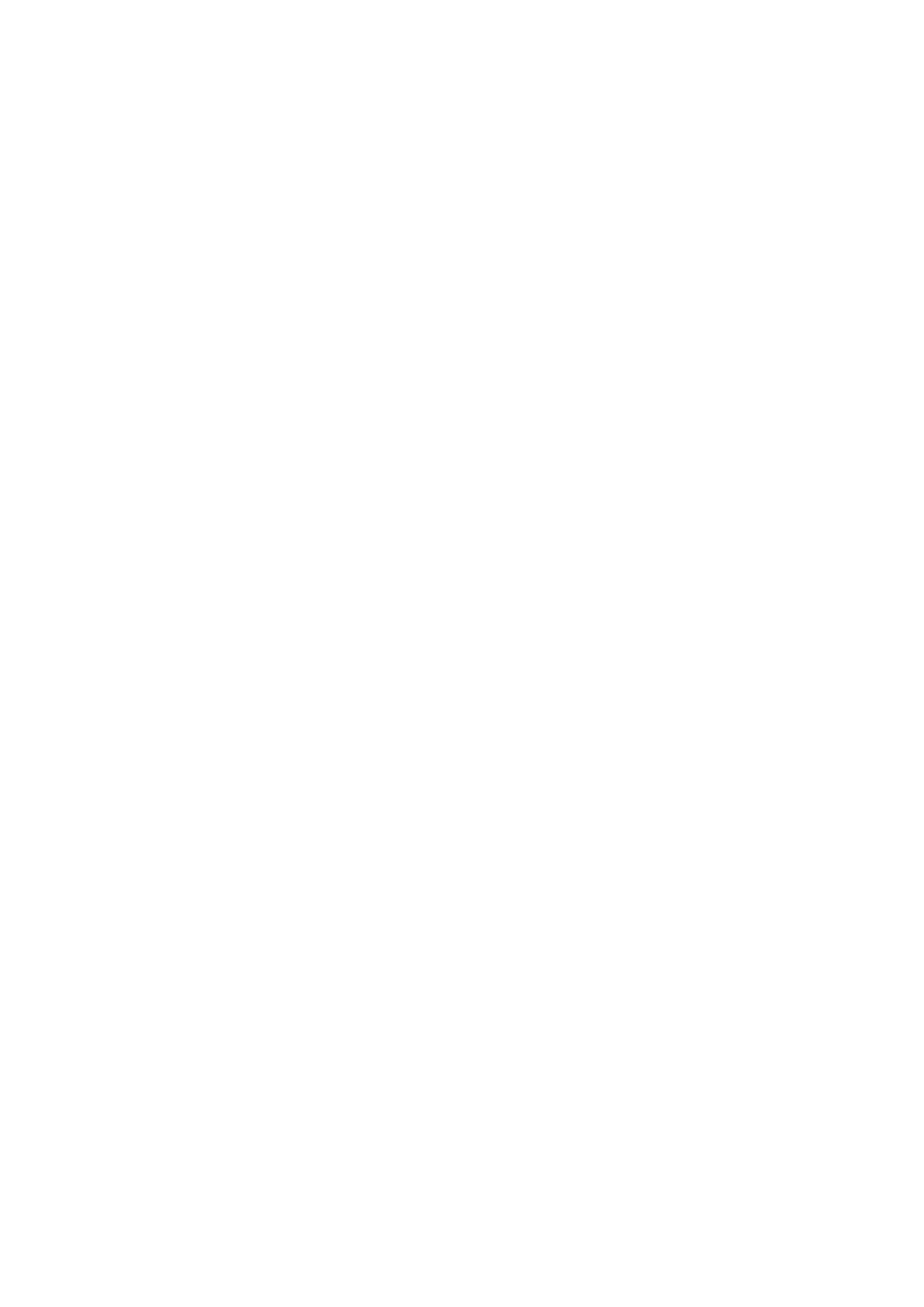## **Contents**

| 1.0                                     | Introduction and background                                   | 4 |
|-----------------------------------------|---------------------------------------------------------------|---|
| 2.0                                     | Revalidation                                                  | 5 |
| 3.0                                     | Plan                                                          | 6 |
| 4.0                                     | Methodology Overview                                          | 7 |
| 5.0                                     | <b>Resources</b>                                              | 7 |
| 6.0                                     | <b>Project Screening</b>                                      | 8 |
| 7.0                                     | Evaluation                                                    | 8 |
|                                         | Appendix 1: Programme Board Membership and Terms Of Reference | 9 |
| Appendix 2: Risk and Equality Screening |                                                               |   |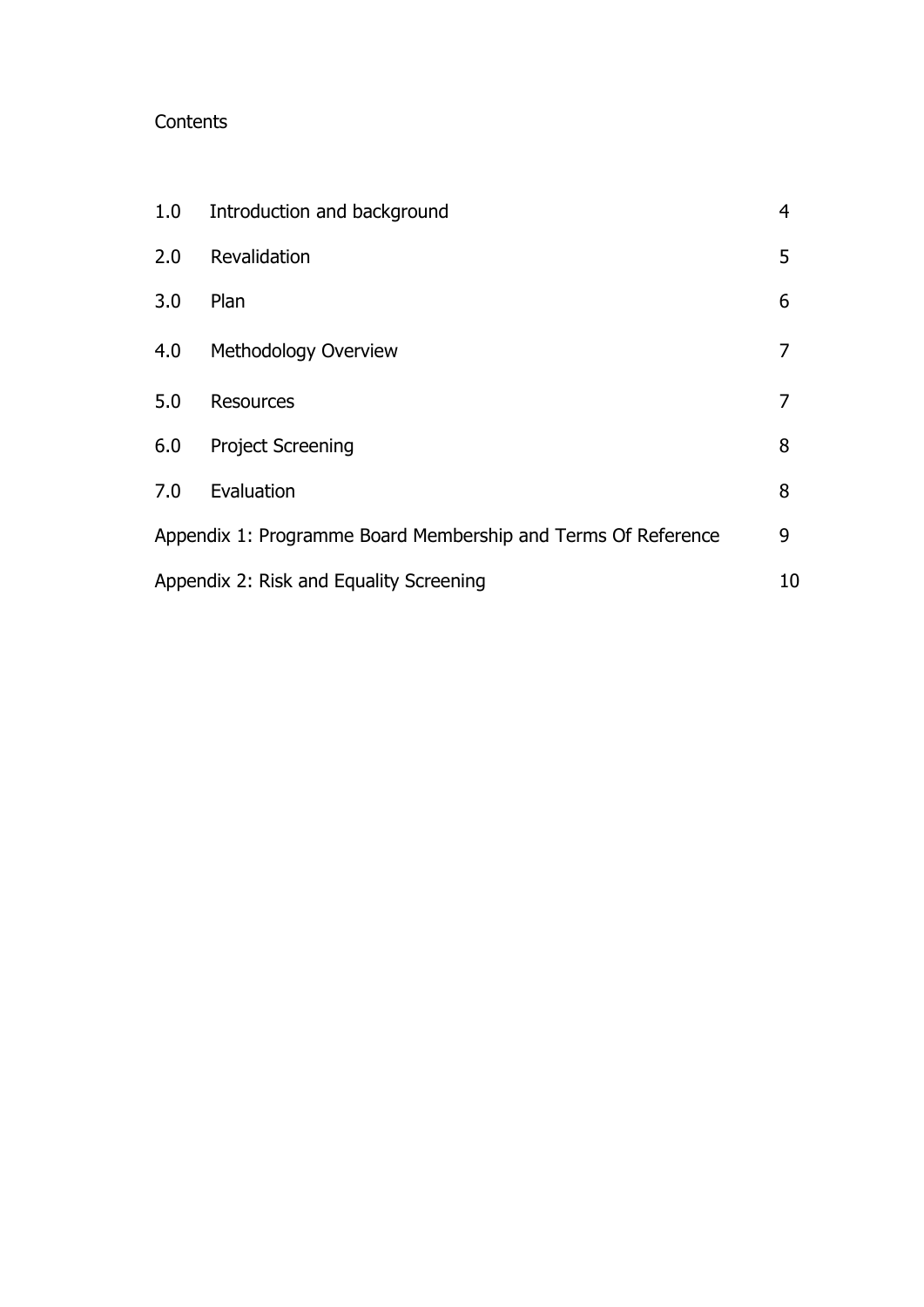## **A Supervision framework for Northern Ireland**

## **1.0 Background**

1.1 Supervision across the professions of nursing and midwifery has been practiced in a range of different formats in Northern Ireland:

## Supervision (Nursing)

1.2 NIPEC completed a regional review of clinical supervision in 2006 which resulted in the development of two standards for supervision in Nursing, launched by the Chief Nursing Officer (CNO) in 2007 and implemented into service through work led by NIPEC in 2008. Since then supervision in nursing has been monitored across all care settings in Health and Social Care (HSC) through an annual report to the CNO from each Executive Director of Nursing (EDoN).

### Supervision (Midwifery)

1.3 Midwifery Supervision has been in statute since 1902. Following the publication of a review of midwifery supervision in NI, the CNO tasked NIPEC to facilitate and lead in the next steps in light of these proposed legislative changes that are due to be confirmed in March 2017. These next steps include engagement, working in partnership with the key stakeholders in the HSC system and liaising with the other three countries of the UK on the future of Midwifery Supervision. This work commenced in January 2016 and is directed by a Task and Finish Group currently chaired by Mrs Patricia McStay and co-chaired with Mrs Eileen McEneaney, EDoN in the NHSCT.

## Safeguarding Children Supervision

1.4 In February 2011, DHSSPS issued a Safeguarding Children Supervision policy and procedure for Nurses and Midwives. The policy set the framework and minimum standards for Health and Social Care Trusts to implement an effective and consistent approach to safeguarding nursing practice., This approach is used alongside Trust nursing supervision policies supporting practitioners to deliver a high standard of service to children and families, carry out their duties according to policy and procedures and meet departmental and corporate targets. Safeguarding children nursing supervision is complementary, but additional to nursing supervision.

### Revalidation

1.5 April 2016 saw the first registrants in the United Kingdom moving through the process of revalidation as described by the Nursing and Midwifery Council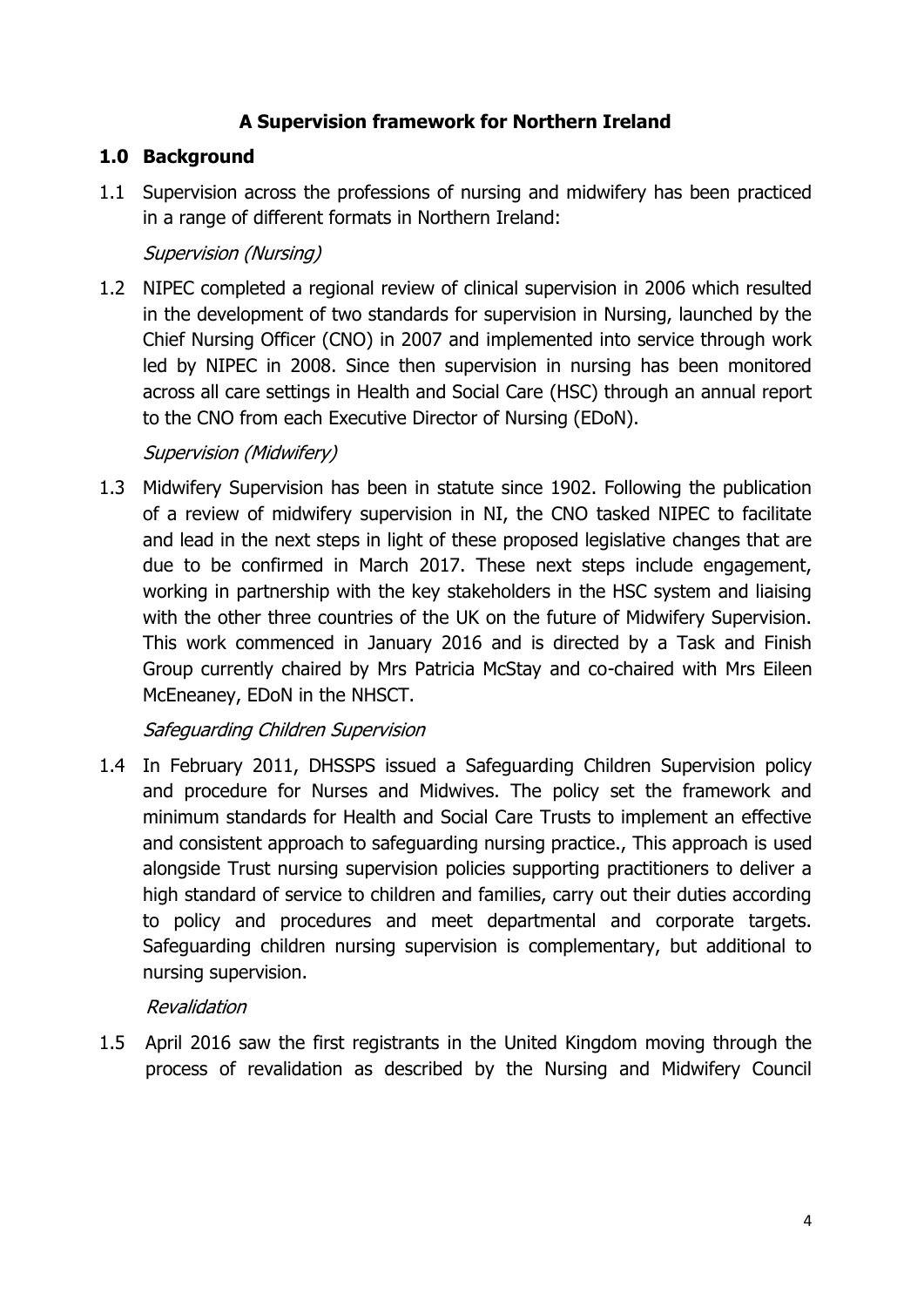$(NMC)^1$ . Eight requirements are described to fulfil the criteria set down by the NMC. Three criteria relate to elements included within supervision, namely:

- Practice related feedback  $(5)$
- Written reflective accounts (5)
- Reflective discussion (1)
- 1.6 In Northern Ireland the translation of the CNO standards during implementation mandated that each registrant should receive two sessions per annum of supervision. It has been discussed that supervision may afford a vehicle through which the reflective practice elements required for revalidation may be, in some part, supported.

## **2.0 Introduction**

- 2.1 At the Central Nursing and Midwifery Advisory Committee (CNMAC) held on 10 June 2016, the Chief Nursing Officer (CNO) sought and secured agreement to take forward work to explore the potential of the development of a Nursing and Midwifery Supervision Framework for Northern Ireland that could be positioned under one policy directive.
- 2.2 The work will recognise that nursing and midwifery are two separate professions along with recommendations for legislative changes to the Nursing and Midwifery Order 2001 to remove the statutory supervision of Midwives. As part of this work CNO also intends to explore if the DHSSPS policy for Safeguarding Children Supervision for Nurses and Midwives should be reviewed and if this can also be included within the Framework. NIPEC has been commissioned by the CNO to develop an encompassing model framework for midwifery supervision in NI, in readiness of the legislative changes to the Nursing and Midwifery Order 2001 (section 60). The model will seek to provide professional accountability assurances to the Chief Nursing Officer, Executive Directors of Nursing and other stakeholders in NI. In addition the new model must also provide accountability assurances to the public.

### **3.0 Plan**

3.1 The rationale for setting up three task and finish groups is to ensure that the unique circumstances and requirements across midwifery, safeguarding and nursing areas of practice are recognised.

Aim:

3.2 To develop an overarching Supervision Framework for the nursing and midwifery professions in Northern Ireland.

l  $1$  Nursing and Midwifery Council. (2015) Revalidation. London, NMC. Available for download at: <https://www.nmc.org.uk/globalassets/sitedocuments/revalidation/how-to-revalidate-booklet.pdf>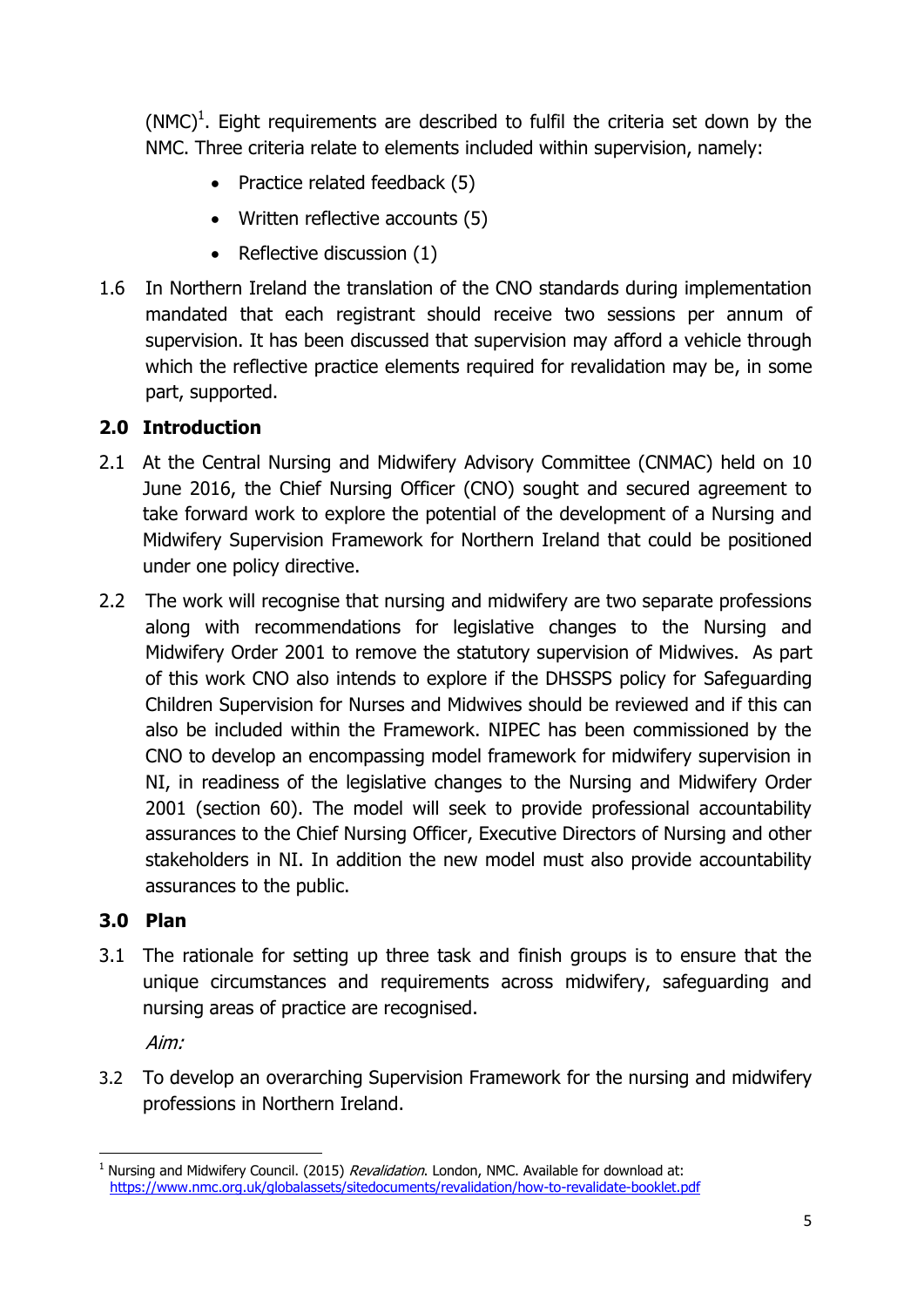### **Objectives**

- 3.2 The following objectives will support the achievement of the aim:
	- i. Conduct a time limited review of current supervision processes in NI across all sectors for:
		- Nursing to determine process enablers and barriers to supervision, to review the current model and its fitness for purpose
		- Midwifery to inform the development of a model for midwifery supervision in NI, in readiness of the legislative changes to the Nursing and Midwifery Order 2001.
		- Safeguarding to determine process enablers and barriers to safe guarding supervision, to review the current model and its fitness for purpose
	- ii. Analyse the collective findings of the reviews and early progress towards revised models.
	- iii. Review existing evidence nationally and internationally on supervision frameworks.
	- iv. Theme areas of commonality between models and determine an outline framework within which each model can co-exist.
	- v. Develop a draft process and accountability framework and required associated resources to support supervision and revalidation processes across the professions in NI.
	- vi. Make recommendations for adoption, implementation and monitoring to the CNO.

### **4.0 Methodology Overview**

- 4.1 The following methodology will be employed to support the achievement of the objectives:
	- i. Convene a Programme Board, and three Sub Groups comprised of members with expertise in the areas of nursing, midwifery and safeguarding supervision to progress the Programme objectives.
	- ii. Establish time limited project plans to support the work of the three Sub Groups. The project plans should be developed to support the purpose of each Sub Group and include a review of the evidence to support each work stream.
	- iii. Produce reports for each area of supervision practice with recommendations for a forward facing regional model that aligns with revalidation processes nationally.
	- iv. Determine areas of commonality across the three work streams and agree an outline framework that incorporates common areas, levels of supervision frequency and rigour.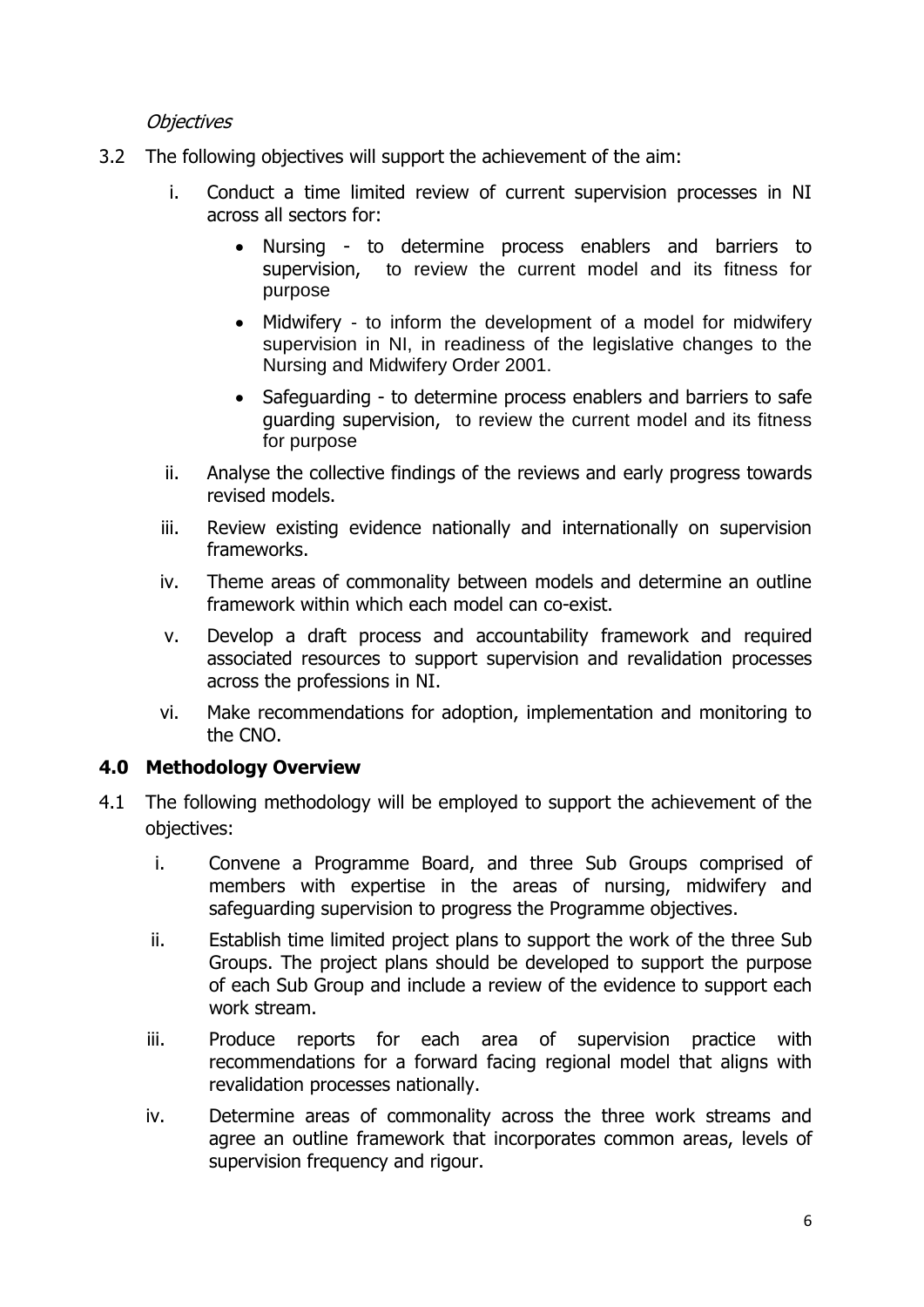- v. Define a risk matrix based on the potential for harm, complexity of care and predictability of outcome that will support the provision of supervision along a continuum of frequency and rigour.
- vi. Agree a Framework for Supervision with recommendations relating to implementation, resourcing and monitoring.
- vii. Consider and carry out requirements for piloting and consultation of the proposed framework.
- viii. Submit a final report with the Final draft Framework for Supervision to the Chief Nursing Officer.

### **5.0 Resources**

The Northern Ireland Practice and Education Council for Nursing and Midwifery will be responsible for supporting and coordinating the work plan progress and outputs on behalf of the Chief Nurse for NI.

Should there be a requirement for development or production costs of a final product, the matter will be discussed with the Chief Nurse, Chief Executive of NIPEC and Executive nurses of the HSC Trusts.

## **6.0 Project Screening**

A risk and equality screening has been completed on this project document and can be found at pages  $10 - 11$ .

### **7.0 Evaluation**

Evaluation of the project process will be conducted at the conclusion of the project period by the lead NIPEC Officer. The evaluation will focus on the process and any learning from coordinating the work, to be used in future opportunities.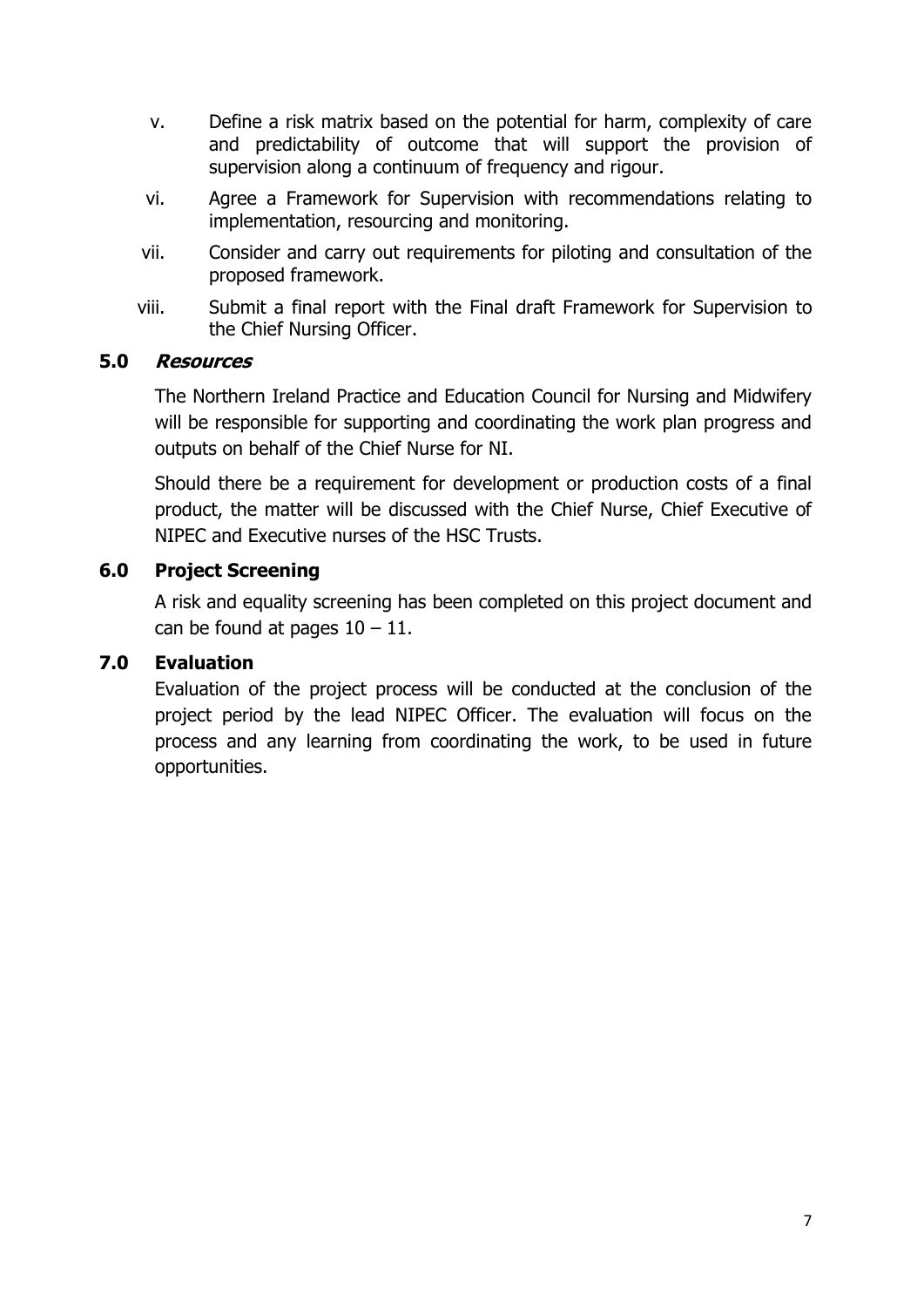## **Appendix 1: Membership of Programme Board (PB)**

| <b>Name</b>                           | <b>Designation</b>                           | <b>Role</b>                          |
|---------------------------------------|----------------------------------------------|--------------------------------------|
| Angela McLernon                       | <b>CE NIPEC</b>                              | Chair of PB                          |
| Nicki Patterson                       | Exec. Dir. Nursing SEHSCT                    | Member                               |
| Eileen McEneaney                      | Exec. Dir. Nursing NHSCT                     | Co-Chair Midwifery Sub<br>Group (SG) |
| <b>Sharon McRoberts</b>               | Asst. Dir. Nursing SEHSCT                    | Chair of Nursing SG                  |
| Patricia McStay                       | <b>LSAMO PHA</b>                             | Co-Chair Midwifery SG                |
| Una Turbitt                           | Asst. Dir for Public Health<br>Nursing, PHA  | Chair of Safeguarding<br>SG          |
| <b>Breedagh Hughes</b>                | Director RCN NI                              | Member                               |
| <b>Garrett Martin</b>                 | Director RCN NI                              | Member                               |
| <b>Mary Frances</b><br><b>McManus</b> | Nursing Officer DoH                          | Member                               |
| <b>Heather Finlay</b>                 | Nursing Officer DoH                          | Member                               |
| Verena Wallace                        | Midwifery Officer DoH                        | Member                               |
| Fiona Bradley                         | Senior Education Manager,<br><b>CEC</b>      | Member                               |
| <b>Gail Anderson</b>                  | Head of Midwifery, QUB                       | Member                               |
| Aishlinn Long                         | <b>Ulster University</b>                     | Member                               |
| Maura McKenna                         | Partnership Forum                            | Member                               |
| <b>Ethel Rodrigues</b>                | Unite the Union                              | Member                               |
| Angela Reed                           | Senior Professional Officer,<br><b>NIPEC</b> | <b>Lead Officer</b>                  |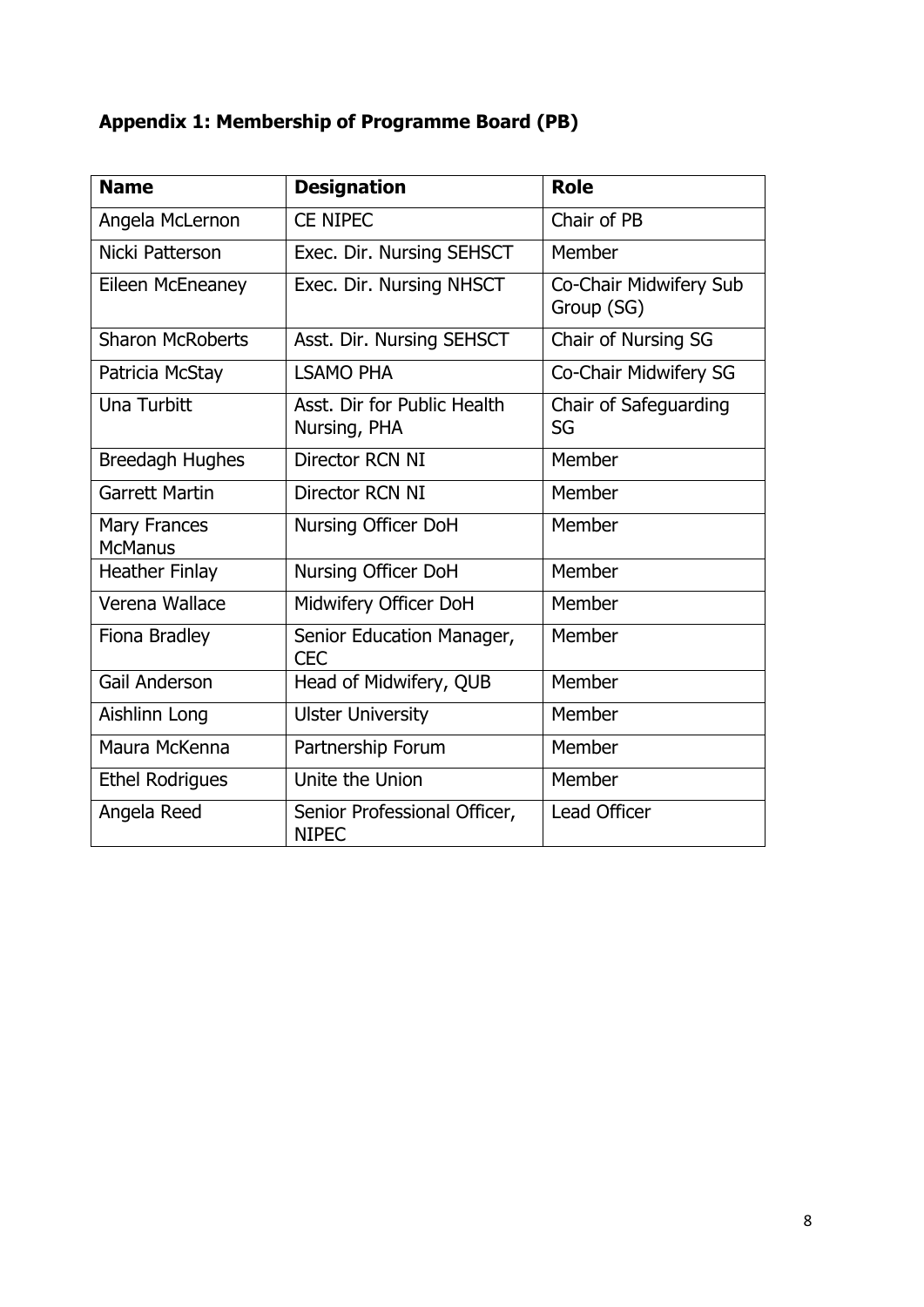### **TERMS OF REFERENCE PROGRAMME BOARD SUPERVISION FRAMEWORK IN NORTHERN IRELAND**

#### **1. MEMBERSHIP OF GROUP**

If a member is unavailable, he/she should nominate an appropriate member of staff to attend on his/her behalf, providing the relevant required information in advance for the alternate member to attend and participate appropriately and advising the Chair of Programme Board.

### **2. CHAIR OF THE GROUP**

Advised by the CNO as Angela McLernon, CE NIPEC.

### **3. QUORUM**

Quorate membership is 50% of the total membership number with all three Chairs of Sub Groups / Vice Chairs in attendance.

### **4. FREQUENCY OF MEETINGS**

Every 10 weeks

### **5. RECORD OF MEETINGS**

NIPEC staff are responsible for agenda setting, record keeping and circulation of relevant papers in collaboration with the Chair of the Group.

### **6. ACCOUNTABILITY OF THE PROGRAMME BOARD**

The Programme Board is accountable through the Chair to the Chief Nursing Officer for Northern Ireland.

### **7. ROLE AND RESPONSIBILITIES**

- Agree a project plan and associated timescales to meet the stated objectives and aim
- Contribute to the achievement of the project plan
- Undertake on-going monitoring of the plan against the activity and timescales and agree remedial actions arising
- Represent the nominating stakeholder organisation communicating to and from PB appropriately
- Participate in respectful, open debate
- Participate in shared learning across organisations
- Welcome and provide constructive challenge
- Manage information related to the project responsibly, ensuring confidentiality when required
- Contribute to progress reports to the Chief Nursing Officer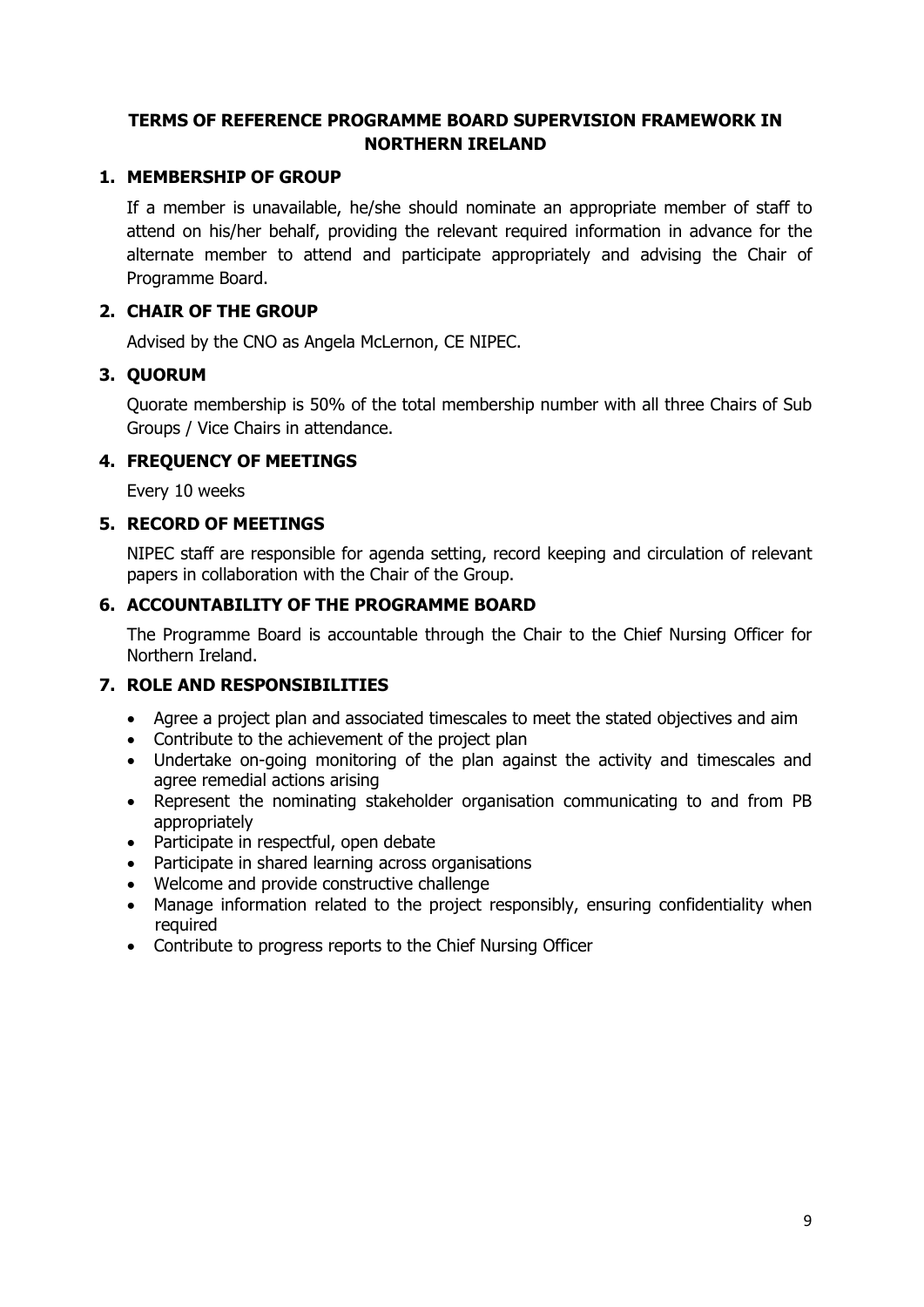# **Appendix 2 – Risk and Equality Screening**

|                                                                                                                                           | <b>Area</b>                                                                                                                                                                                                                                                                                                                                                                                                                                                                                                                                                                                                                               | Comments                                                                                                                                                            |  |  |  |
|-------------------------------------------------------------------------------------------------------------------------------------------|-------------------------------------------------------------------------------------------------------------------------------------------------------------------------------------------------------------------------------------------------------------------------------------------------------------------------------------------------------------------------------------------------------------------------------------------------------------------------------------------------------------------------------------------------------------------------------------------------------------------------------------------|---------------------------------------------------------------------------------------------------------------------------------------------------------------------|--|--|--|
| <b>Risk Management questions</b>                                                                                                          |                                                                                                                                                                                                                                                                                                                                                                                                                                                                                                                                                                                                                                           |                                                                                                                                                                     |  |  |  |
|                                                                                                                                           | Have any risks been identified?                                                                                                                                                                                                                                                                                                                                                                                                                                                                                                                                                                                                           | Resourcing, timescales and engagement                                                                                                                               |  |  |  |
|                                                                                                                                           | • What is the potential impact of these?                                                                                                                                                                                                                                                                                                                                                                                                                                                                                                                                                                                                  | Failure to complete project successfully,<br>loss of credibility to individuals involved.                                                                           |  |  |  |
|                                                                                                                                           | How can these be mitigated or have alternatives<br>options been identified which would have a lower<br>risk outcome?                                                                                                                                                                                                                                                                                                                                                                                                                                                                                                                      | Project management processes, terms of<br>reference. Appropriate nominations to<br>programme Board and Sub-Groups.<br>Appropriate governance processes in<br>place. |  |  |  |
| $\bullet$                                                                                                                                 | Where negative impacts are unavoidable, has<br>clarity been given to the business need that<br>justifies them?                                                                                                                                                                                                                                                                                                                                                                                                                                                                                                                            | Not as yet, where negative impacts are<br>emerging rather than potential.                                                                                           |  |  |  |
| <b>Equality and Human Rights questions</b>                                                                                                |                                                                                                                                                                                                                                                                                                                                                                                                                                                                                                                                                                                                                                           |                                                                                                                                                                     |  |  |  |
|                                                                                                                                           | • What is the likely impact on equality of opportunity<br>for those affected by this policy for each of the<br>Section 75 equality categories (minor/major/none)?<br>Are there opportunities to better promote equality of<br>opportunity for people within the Section 75 equality<br>categories?<br>To what extent is the policy likely to impact on good<br>relations between people of a different religious<br>belief, political opinion or racial group<br>(minor/major/none)?<br>Are there opportunities to better promote good<br>relations between people of a different religious<br>belief, political opinion or racial group? | Process is underway to equality screen<br>project plan and determine any<br>implications from a human rights<br>perspective.                                        |  |  |  |
| $NB$ – please refer to NIPEC's Equality Screening Policy<br>and Screening Templates to assist in considering equality<br>and human rights |                                                                                                                                                                                                                                                                                                                                                                                                                                                                                                                                                                                                                                           |                                                                                                                                                                     |  |  |  |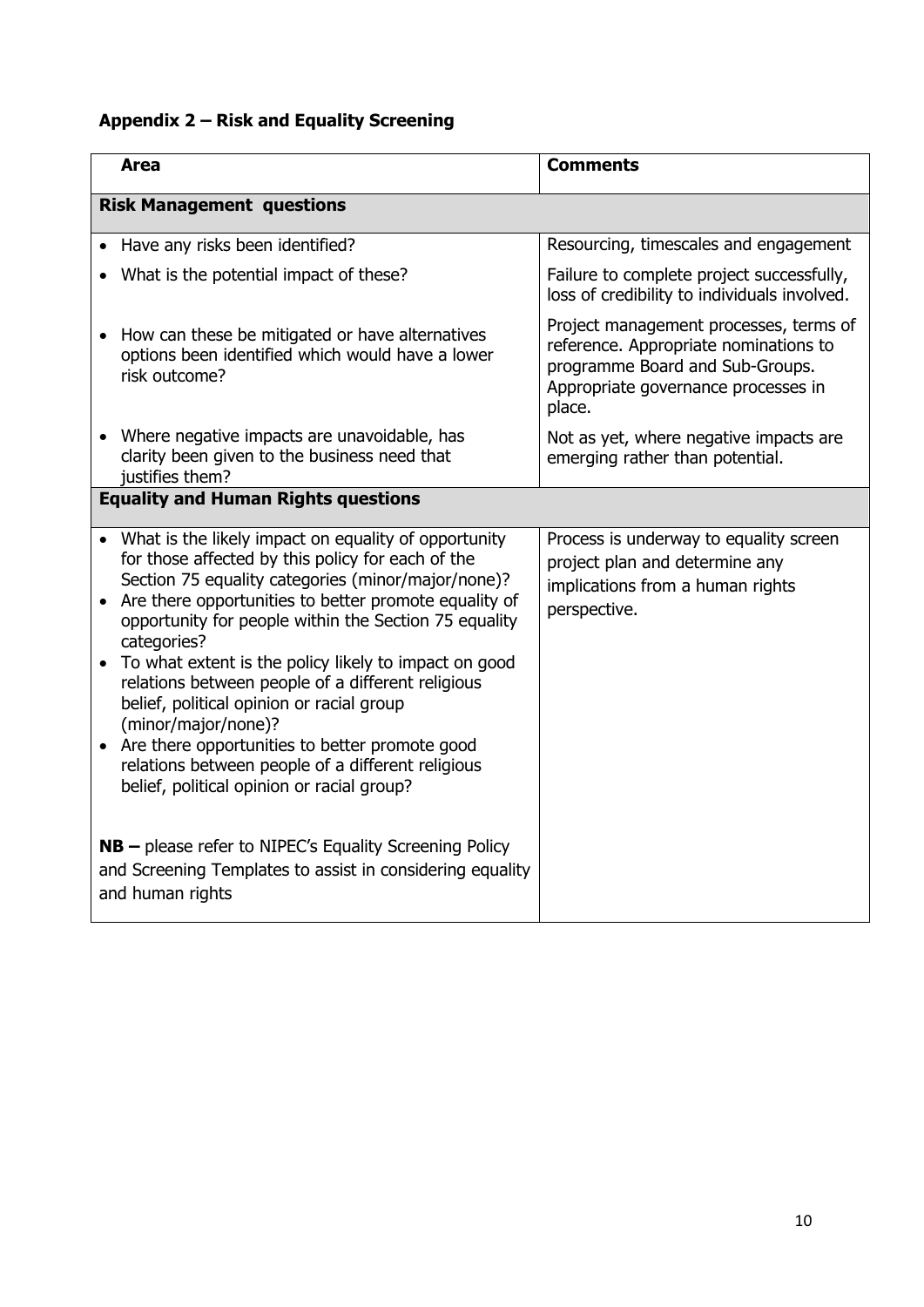## **Appendix 2 – Risk and Equality Screening**

**Contd.** 

| <b>Privacy Impact Assessment (PIA) questions</b>                                                                   |                              |  |  |  |
|--------------------------------------------------------------------------------------------------------------------|------------------------------|--|--|--|
| Will the project use personal information and/or pose<br>genuine risks to the privacy of the individual?           | <b>No</b>                    |  |  |  |
| Will the project result in a change of law, the use of                                                             |                              |  |  |  |
| new and intrusive technology or the use of private or<br>sensitive information, originally collected for a limited | No                           |  |  |  |
| purpose, to be reused in a new and unexpected way?                                                                 |                              |  |  |  |
| <b>Personal and Public Involvement (PPI) questions</b>                                                             |                              |  |  |  |
| Has a requirement for PPI been identified, and if so,                                                              | To be determined through the |  |  |  |
| what level of PPI will be required for the project?                                                                | Programme Board.             |  |  |  |
| $NB$ – please refer to and use NIPEC's PPI Decision<br>Tree/Algorithm to assist in considering PPI                 |                              |  |  |  |